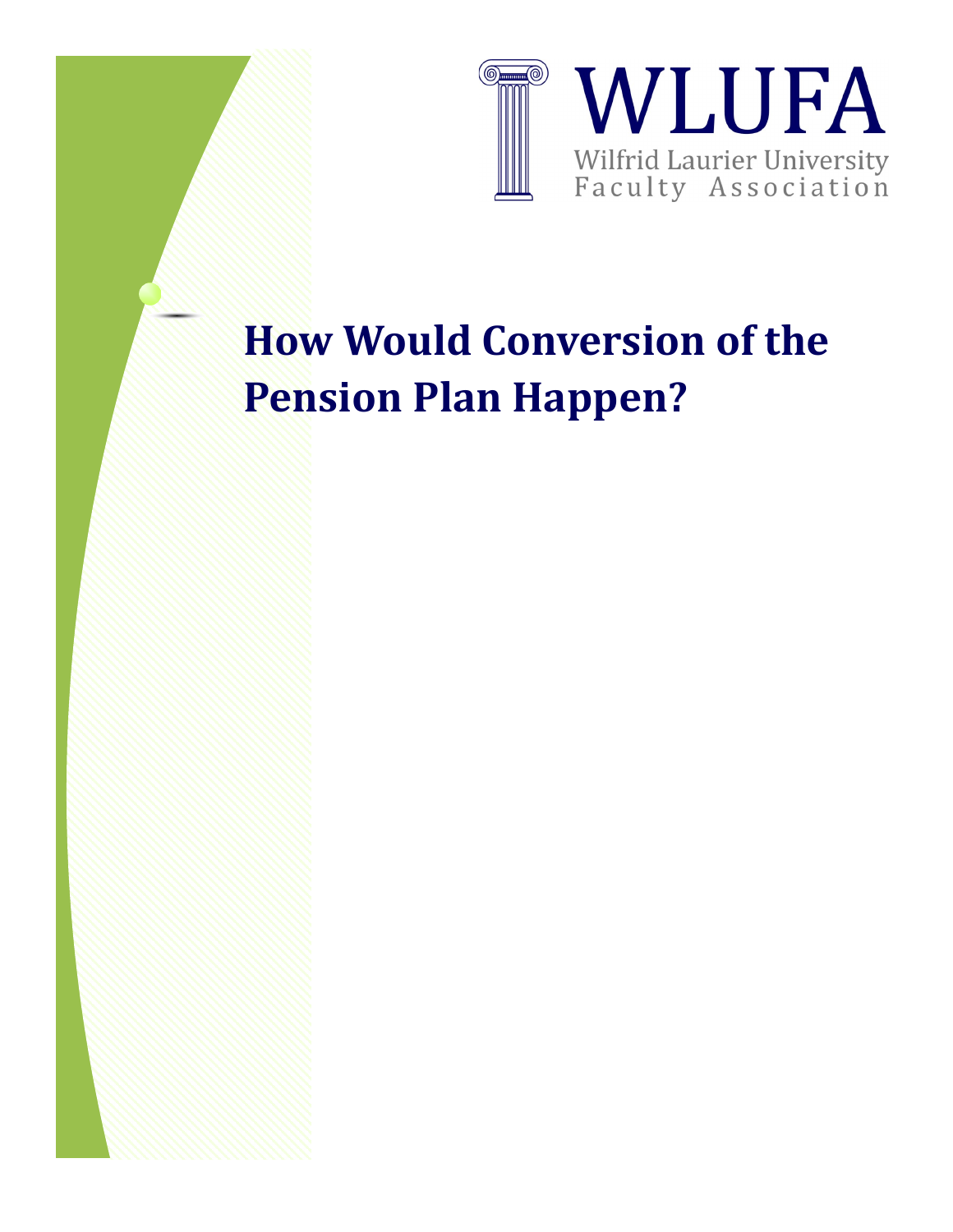The process for converting a Single Employer Pension to a Jointly Sponsored Pension involves member consent and government approval.

The Rules of Conversion are established by Provincial Legislation:

· The Pension Benefits Act, R.S.O. 1990, c. P.8: Section 80.4: Transfers to jointly sponsored pension plan (conversion of Single Employer Pension Plan)

· PBA Ontario Regulation 311/15: Conversions and transfers of assets under Section 80.4 of the Act and conversions under Section 81.0.1 of the Act

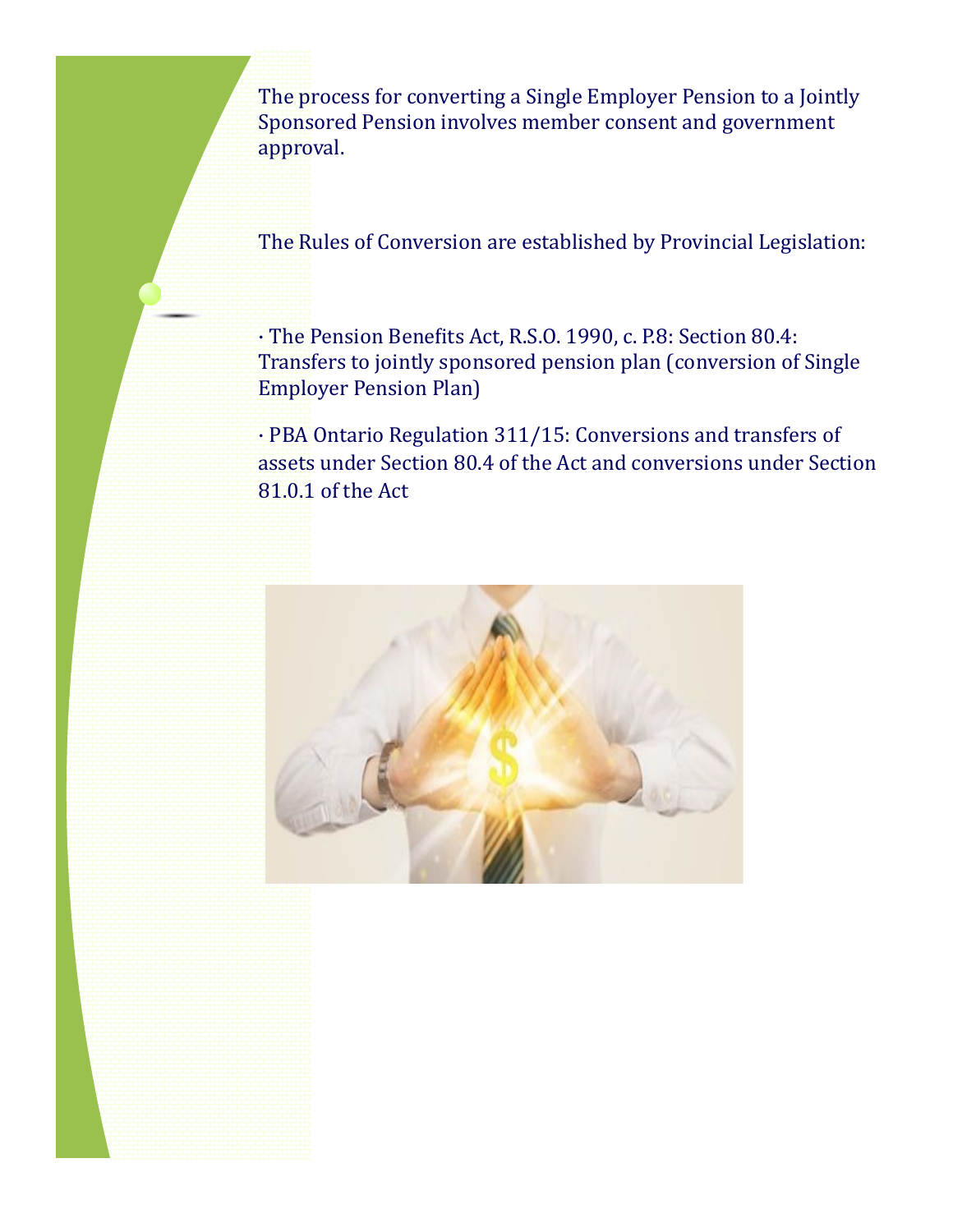The Financial Services Regulatory Authority (FSRA), which oversees the conversion process, stipulates that:

· Anomalies in existing plans should be dealt with before the process starts.

· Past services benefits (i.e., the benefits of the existing plans) must be maintained for that past service within the JSPP and each employer sponsor must show that the money to pay for this is accounted for.

· Governance, funding policy and administrative policy must be finalized in the application.

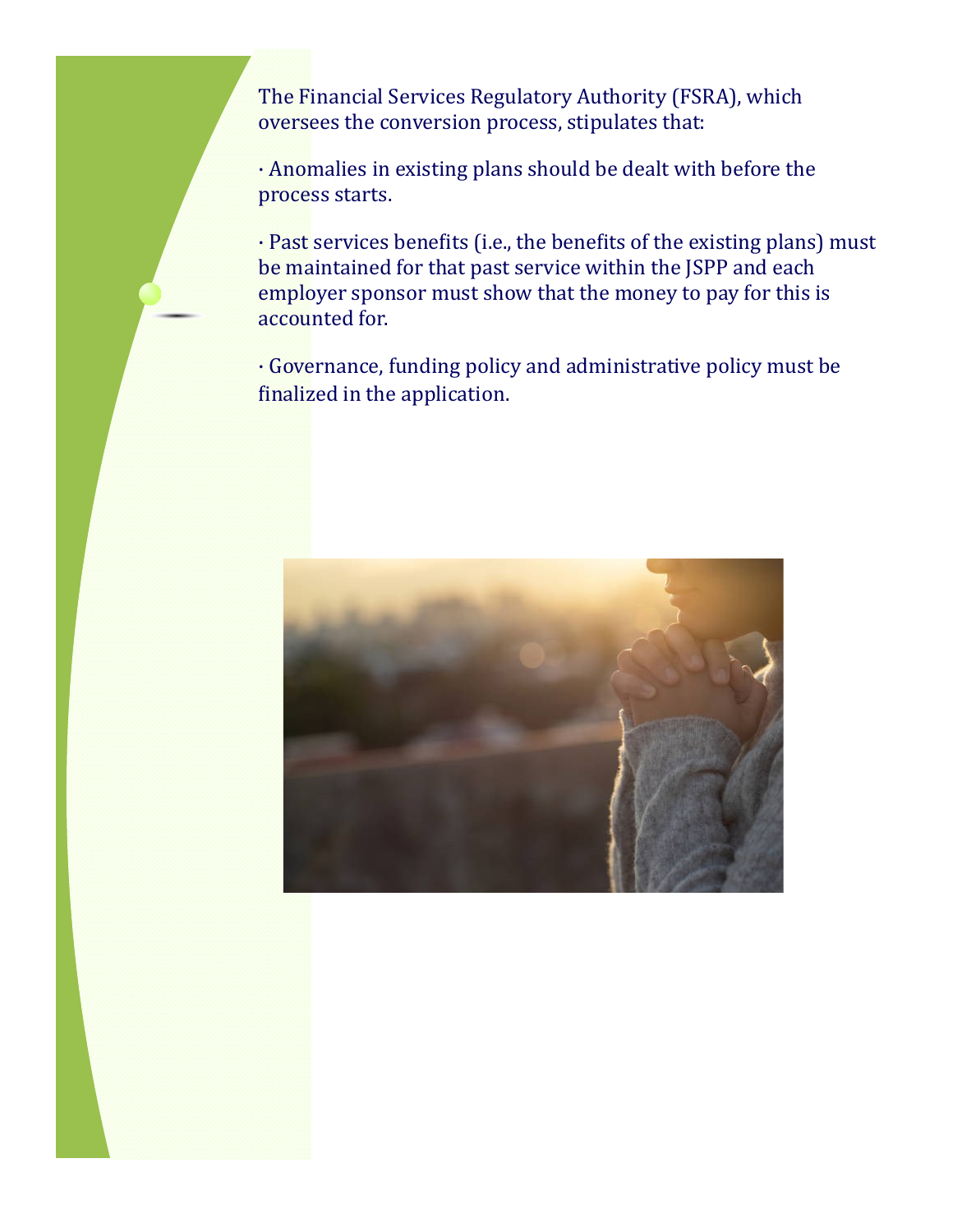Pension plan members or unions must give consent for conversion and transfer:

· As bargaining agents, unions are empowered to consent on behalf their plan members.

· Non-unionized plan members each receive an individual consent form.

· Retirees (any plan member drawing a pension) each receive an objection form.

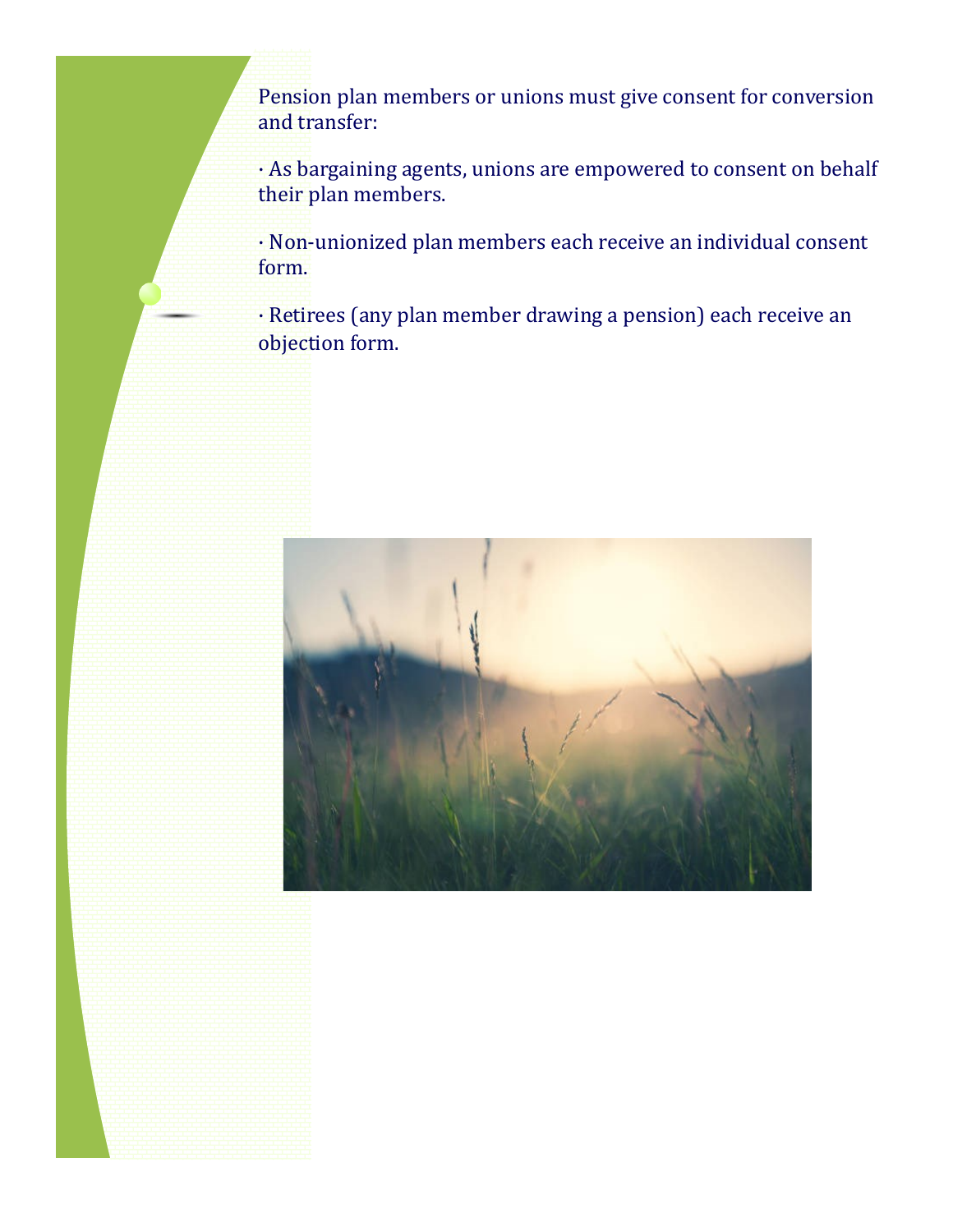## **Threshold for Consent**

For a sponsor of an existing pension plan to receive consent to convert and transfer assets from the existing plan to a Jointly Sponsored Pension Plan (JSPP), two-thirds (2/3) of active plan members must give consent (non-unionized members consenting + the total of all plan members represented by unions that consent).

For unionized members, consent is given by the union, on behalf each member. Not more than 1/3 of retirees (persons receiving pension payments), and other persons entitled to benefits in the existing plan (survivors) may object to the conversion and transfer.

If consent is not achieved, the existing plan remains in place and unaffected.

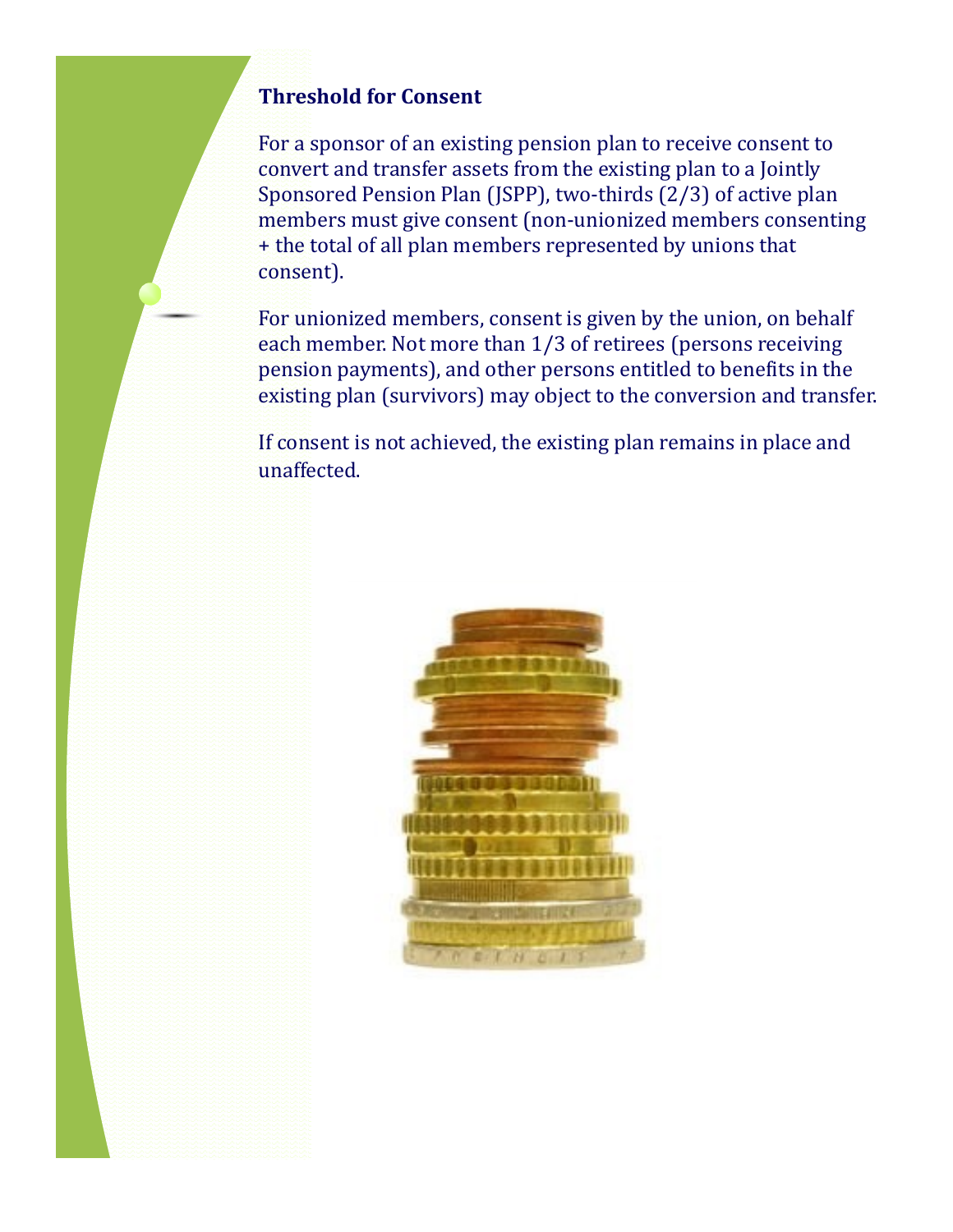Prior to initiating the consent process, the unions, representing plan members, and the University will negotiate the conversion of benefits (such as the Supplementary Pension) not included in the University Pension Plan (UPP), but provided in the Laurier Pension Plan (LPP). It will also negotiate the terms of conversion (such as an offset to cover the difference in contributions between the LPP and the UPP).

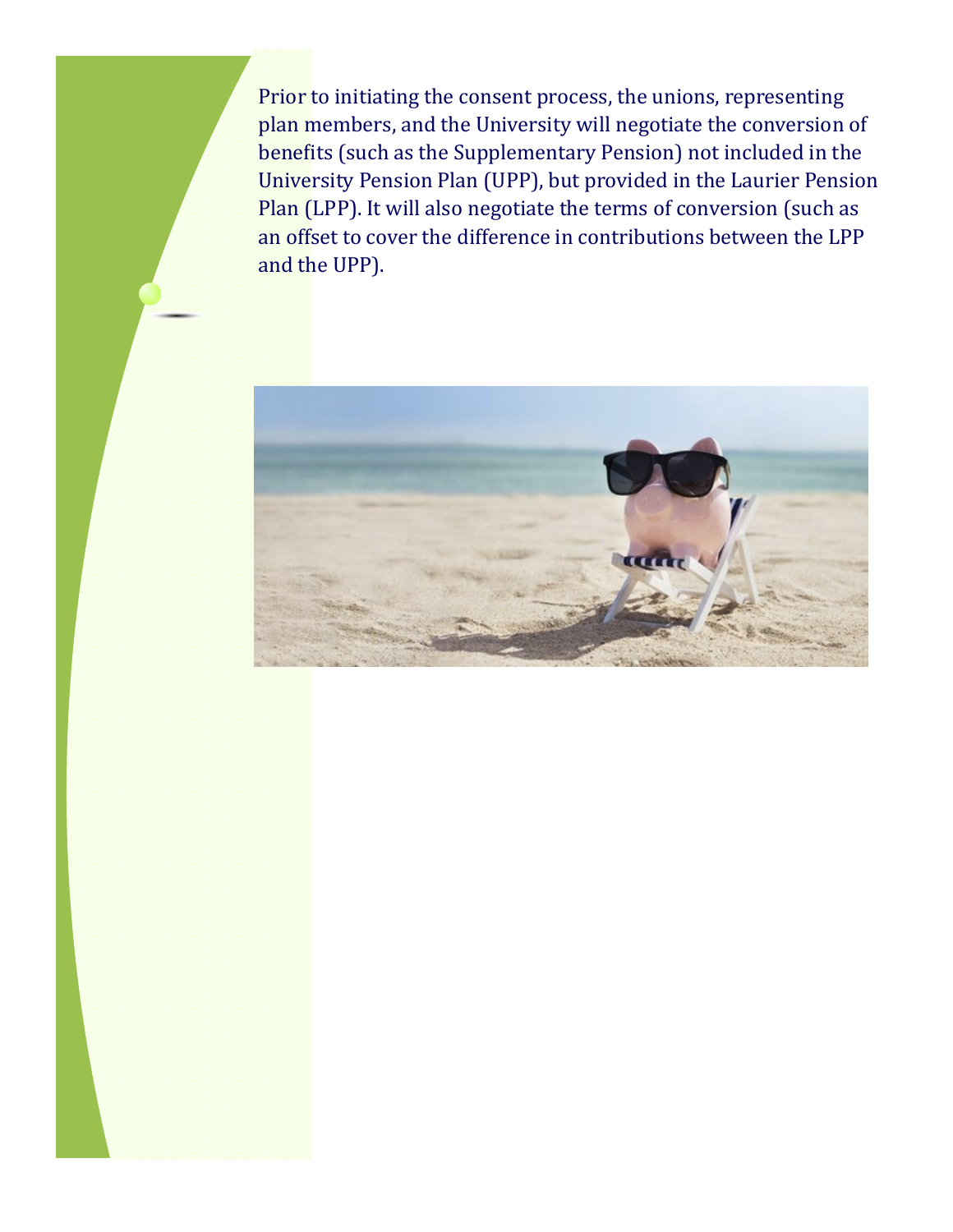#### **So how will it all unfold?**

Wilfrid Laurier University, as the Plan sponsor, will send out a notice & statement containing information about the proposed transfer as well as the consent/objection forms. The forms must be created no earlier than 6 months before they are sent out.

All the persons and trade unions representing plan members eligible to give consent or to object have 90 days from having received the notice and forms to submit them.

In addition to the material you receive from WLUFA, the University, as plan sponsor, must provide you with information relating to the two plans in general, as well as information tailored to your individual circumstance.

A consent vote will not be held until negotiations on benefits and processes are concluded, so that members are fully informed of what they may be consenting to.

Prior to the end of the 90-day period, WLUFA will determine if negotiations have concluded positively.

If negotiations have concluded positively, the WLUFA Executive will determine the threshold for member consent: this could be a simple majority of those casting the ballot, a majority of eligible plan members, or a supermajority of either

If the threshold is met, WLUFA will submit a consent form to the University.

The application to the FSRA for its Superintendent's consent to transfer assets must be received within 9 months of the notices and forms being sent.

Failure to conform to FSRA regulations will lead to the denial of the application to convert.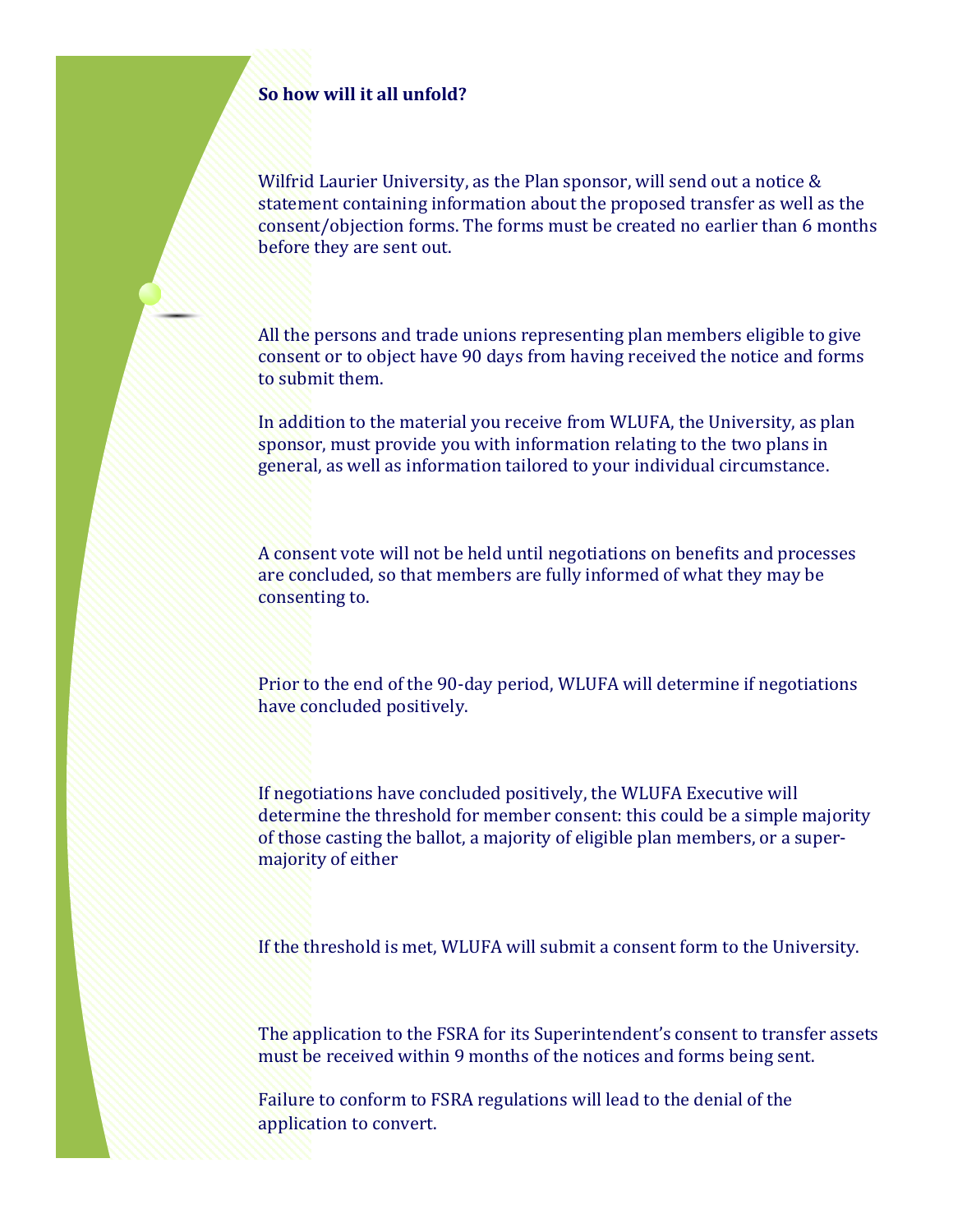**If there is consent to transfer, a Conversion Date is set.**

The Conversion Date is subject to many factors including:

· Agreement from the UPP Joint Sponsors/Board of Trustees and the Laurier Board of Governors.

· Application and receipt of approval from the FSRA

· 120 days after the date upon which the Superintendent consents to the transfer, the assets must be transferred from the LPP to the JSPP.

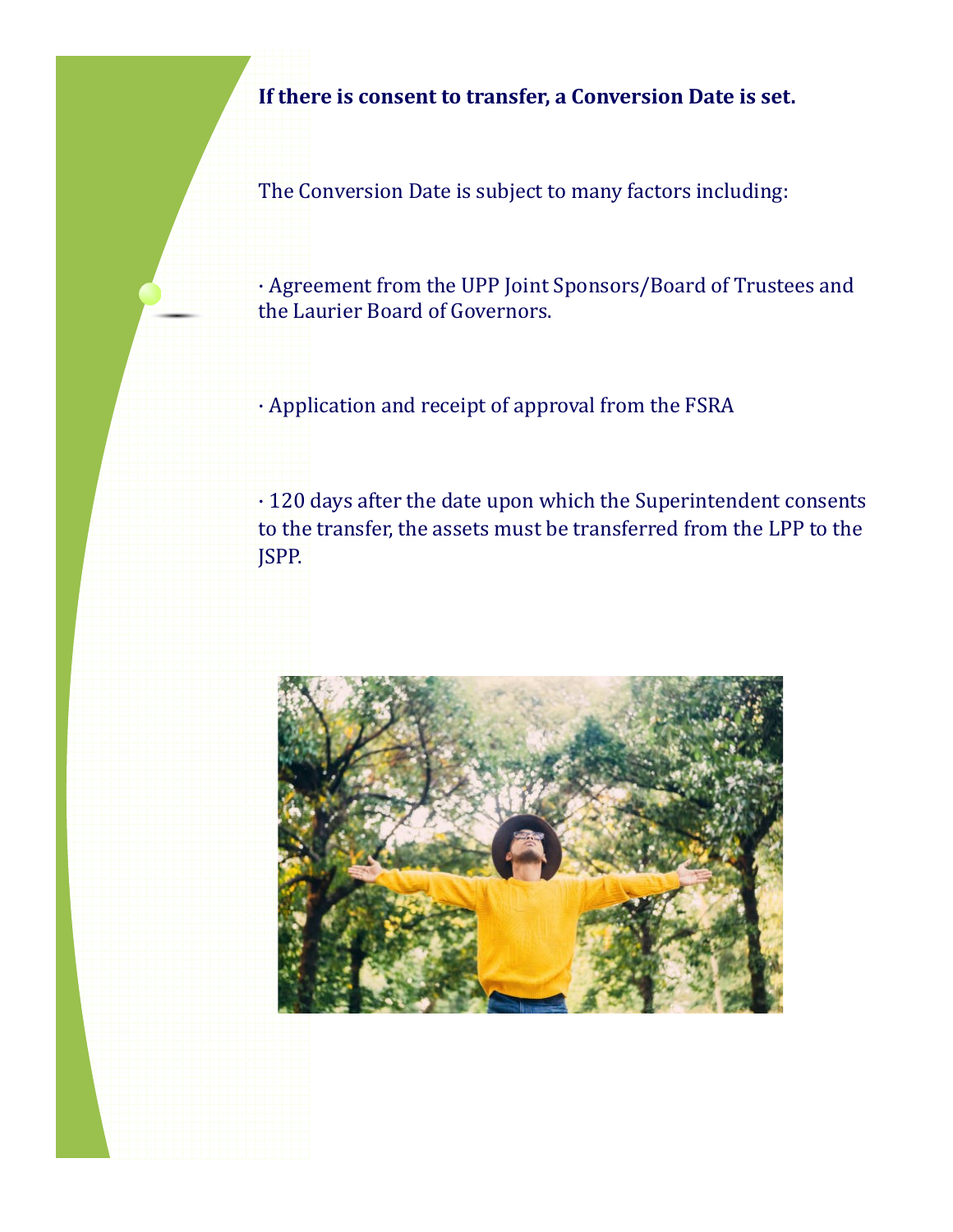## **What would post-Conversion look like?**

As of the Conversion Date, employees' benefits from the Laurier Plan transfer to the UPP and employees begin to contribute to and accrue defined benefit pensions under the UPP for the future.

There is no change to pensions for those already retired as of the Conversion Date; any changes to a plan would need to be negotiated prior to conversion.

As of the Conversion Date, all retirees will receive their monthly pension from the UPP instead of from the Laurier Pension Plan

Benefits accrued by former employees but not yet paid out will also be transferred and paid from the UPP instead of from the Laurier Plan.